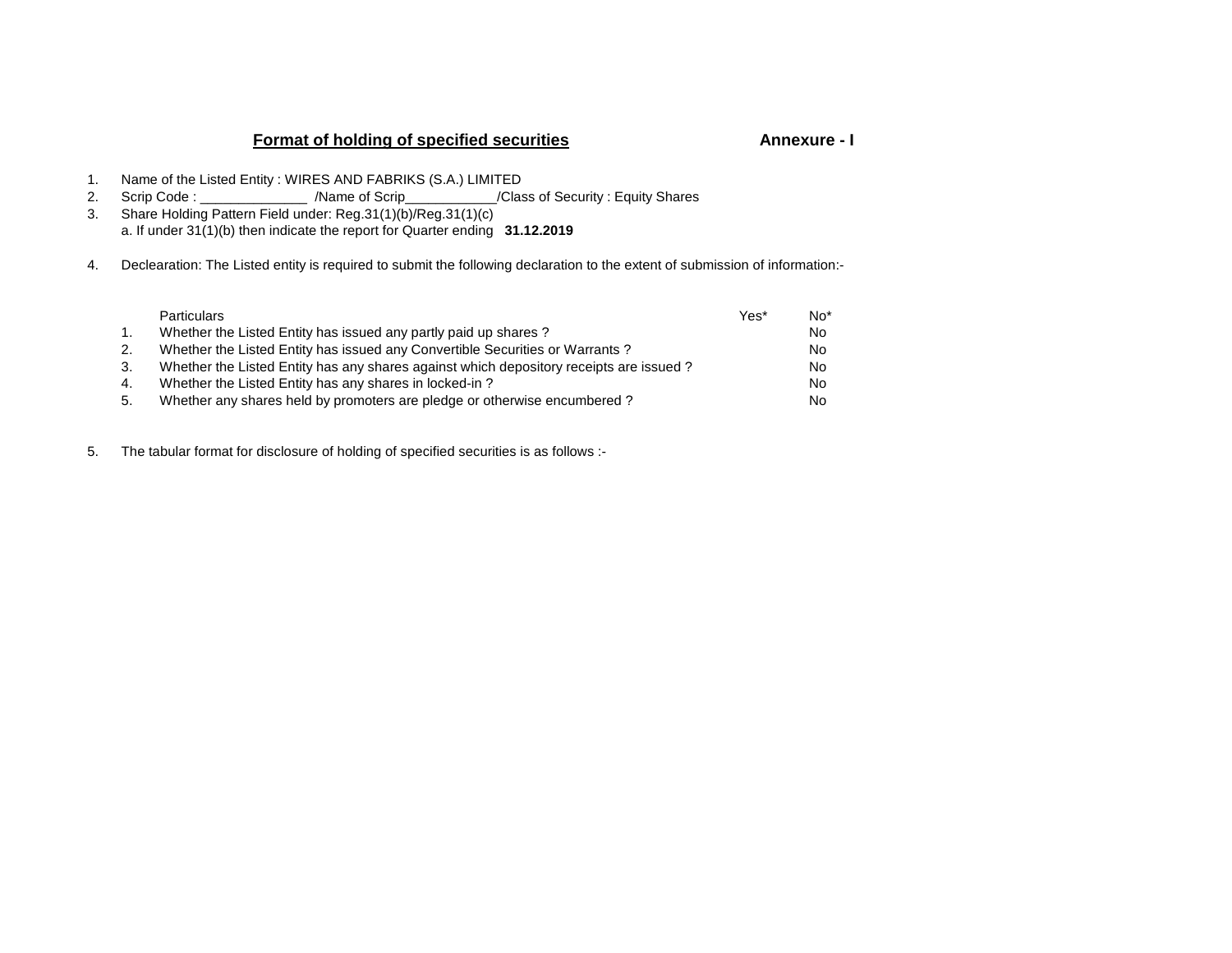### Table I - Summary Statement holding of specified securities

| Categor | Category of shareholder       | Nos. of    |             |               |            | No. of fully paid-No. of partly No. of shares Total nos. shares Shareholding |                       |               |                      | Number of Voting Rights held in each class of securities |                                |                  |                                |      |              |                      |                | No. of Shares Shareholding as Number of Locked in shares Number of Shares pledged or Number of equity |
|---------|-------------------------------|------------|-------------|---------------|------------|------------------------------------------------------------------------------|-----------------------|---------------|----------------------|----------------------------------------------------------|--------------------------------|------------------|--------------------------------|------|--------------|----------------------|----------------|-------------------------------------------------------------------------------------------------------|
|         | (II)                          | shareholde | up equity   | paid-up       | underlying | held                                                                         | as a % of             |               | (IX)                 |                                                          |                                | Underlying       | a % assuming                   |      | (XII)        | otherwise encumbered |                | shares held in                                                                                        |
| (1)     |                               | rs         | shares held | equity shares | Depository | $(VII) =$                                                                    | total no. of          |               |                      |                                                          | convertible<br>full conversion |                  |                                |      | (XIiI)       |                      | dematerialized |                                                                                                       |
|         |                               | (III)      | (IV)        | held          | Receipt    | $(IV)+(V)+(V)$                                                               | shares                |               |                      |                                                          |                                | securities       | of convertible                 |      |              |                      |                | form                                                                                                  |
|         |                               |            |             | (V)           | (VI)       |                                                                              | <i>(calculated</i>    |               | No. of Voting Rights |                                                          | Total as a %                   | (Including       | securities (as a               | No.  | As a % of    | No.                  | As a % of      | (XIV)                                                                                                 |
|         |                               |            |             |               |            |                                                                              | as per SCRR.<br>1957) |               |                      |                                                          | οf                             | <b>Warrants)</b> | percentage of<br>diluted share | (a)  | total Shares | (a)                  | total Shares   |                                                                                                       |
|         |                               |            |             |               |            |                                                                              | (VIII) As a %         |               |                      | $(A+B+C)$                                                |                                | (X)              | capital)                       |      | held         |                      | held           |                                                                                                       |
|         |                               |            |             |               |            |                                                                              | of $(A+B+C2)$         | Class eg: Eq. | Class eg:y           | Total                                                    |                                |                  | $(XI) = (VII) + (X)$ as        |      | (b)          |                      | (b)            |                                                                                                       |
|         |                               |            |             |               |            |                                                                              |                       |               |                      |                                                          |                                |                  | a % of (A+B+C)                 |      |              |                      |                |                                                                                                       |
|         |                               |            |             |               |            |                                                                              |                       |               |                      |                                                          |                                |                  |                                |      |              |                      |                |                                                                                                       |
|         |                               |            |             |               |            |                                                                              |                       |               |                      |                                                          |                                |                  |                                |      |              |                      |                |                                                                                                       |
|         |                               |            |             |               |            |                                                                              |                       |               |                      |                                                          |                                |                  |                                |      |              |                      |                |                                                                                                       |
|         |                               |            |             |               |            |                                                                              |                       |               |                      |                                                          |                                |                  |                                |      |              |                      |                |                                                                                                       |
|         |                               |            |             |               |            |                                                                              |                       |               |                      |                                                          |                                |                  |                                |      |              |                      |                |                                                                                                       |
|         |                               |            |             |               |            |                                                                              |                       |               |                      |                                                          |                                |                  |                                |      |              |                      |                |                                                                                                       |
| (A)     | Promoter & Promoters Group    | 15.00      | 2286356.00  |               |            | 2286356.00                                                                   | 74.81                 | 2286356.00    |                      | 2286356.00                                               | 74.81                          |                  | 74.81                          |      |              |                      |                | 2286356.00                                                                                            |
|         |                               |            |             |               |            |                                                                              |                       |               |                      |                                                          |                                |                  |                                |      |              |                      |                |                                                                                                       |
| (B)     | Public                        | 3286.00    | 769894.00   |               |            | 769894.00                                                                    | 25.19                 | 769894.00     |                      | 769894.00                                                | 25.19                          |                  | 25.19                          |      |              |                      |                | 623040.00                                                                                             |
| (C)     | Non Promoter-Non Public       |            |             |               |            |                                                                              |                       |               |                      |                                                          |                                |                  |                                |      |              |                      |                |                                                                                                       |
| (C1)    | Shares underlying DRs         |            |             |               |            |                                                                              |                       |               |                      |                                                          |                                |                  |                                |      |              |                      |                |                                                                                                       |
| (C2)    | Shares held by Employee Trust |            |             |               |            |                                                                              |                       |               |                      |                                                          |                                |                  |                                |      |              |                      |                |                                                                                                       |
|         | $Total: =$                    | 3301.00    | 3056250.00  | 0.00          |            | 3056250.00                                                                   | 100.00                | 3056250.00    |                      | 3056250.00                                               | 100.00                         | 0.00             | 100.00                         | 0.00 | 0.00         | 0.00                 | 0.00           | 2909396.00                                                                                            |
|         |                               |            |             |               |            |                                                                              |                       |               |                      |                                                          |                                |                  |                                |      |              |                      |                |                                                                                                       |
|         |                               |            |             |               |            |                                                                              |                       |               |                      |                                                          |                                |                  |                                |      |              |                      |                |                                                                                                       |
|         | Actual Holder->               | 3428.00    |             |               |            |                                                                              |                       |               |                      |                                                          |                                |                  |                                |      |              |                      |                |                                                                                                       |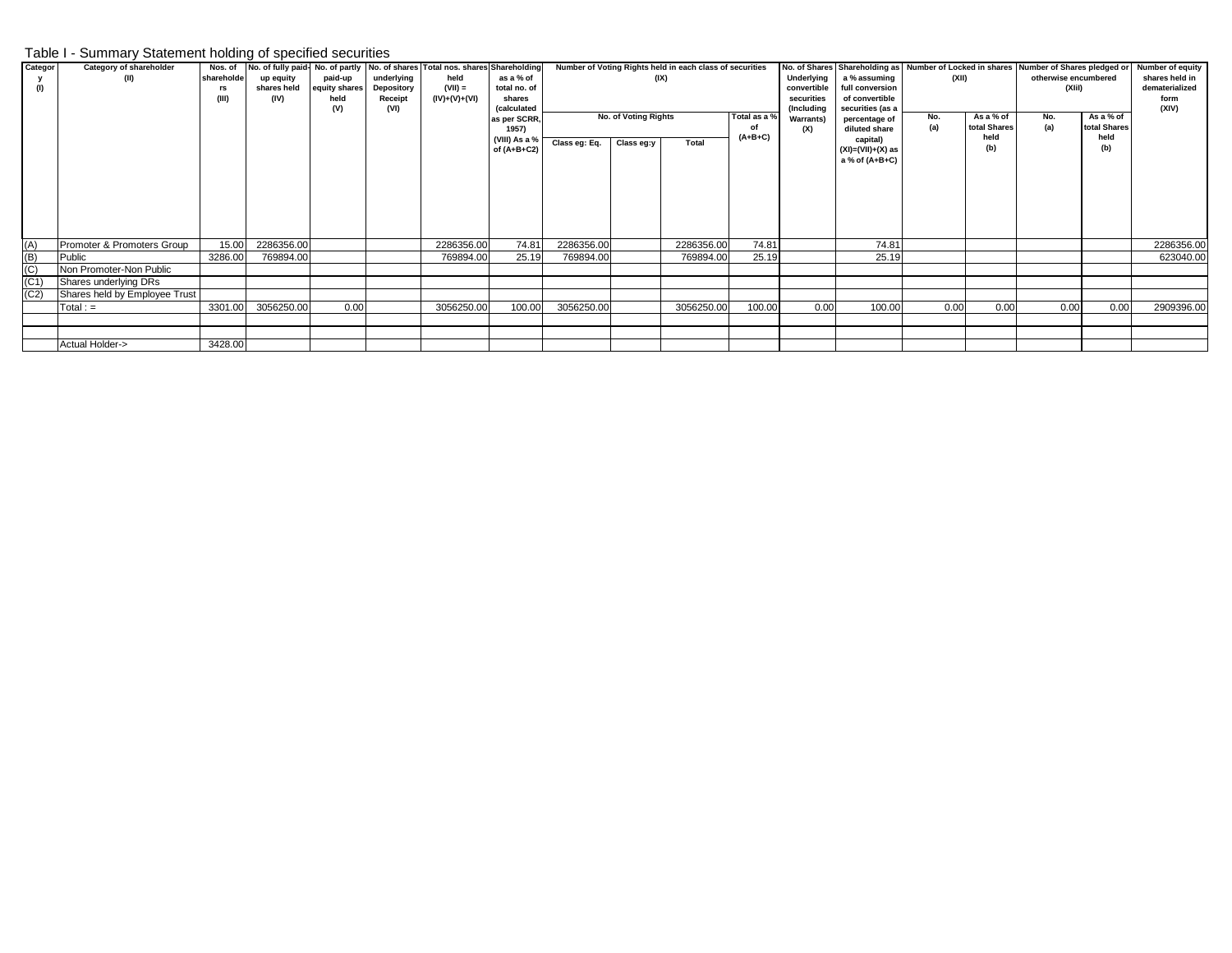#### **Table II - Statement showing shareholding pattern of the Promoter and Promoter Group**

|     | Table if - Statement Showing Shareholding pattern or the Fromoter and Fromoter Group<br>Category & Name of shareholders<br>(1) | Nos. of<br>shareholders<br>(III) | No. of fully paid-up No. of partly<br>equity shares held<br>(IV) | paid-up<br>equity shares | Nos. of<br>shares<br>underlying      | Total nos. shares<br>held<br>$(VII) = (IV)+(V)+(VI)$ | Shareholding<br>% calculated<br>as per SCRR, |                  |                      | Number of Voting Rights held in each class of securities<br>(IX) |                               | No. of Shares<br><b>Underlying</b><br>Outstanding | Shareholding as<br>a % assuming<br>full conversion  | Number of Locked in shares<br>(XII) |                                | Number of Shares pledged or<br>otherwise encumbered<br>(XI) |                           | Number of equity<br>shares held in<br>dematerialized form |
|-----|--------------------------------------------------------------------------------------------------------------------------------|----------------------------------|------------------------------------------------------------------|--------------------------|--------------------------------------|------------------------------------------------------|----------------------------------------------|------------------|----------------------|------------------------------------------------------------------|-------------------------------|---------------------------------------------------|-----------------------------------------------------|-------------------------------------|--------------------------------|-------------------------------------------------------------|---------------------------|-----------------------------------------------------------|
|     |                                                                                                                                |                                  |                                                                  | held<br>(V)              | <b>Depository</b><br>Receipt<br>(VI) |                                                      | 1957<br>As a % of<br>$(A+B+C2)$              |                  |                      |                                                                  |                               | convertible<br>securities<br>(Including           | of convertible<br>securities (as a<br>percentage of |                                     |                                |                                                             |                           | (XIV)                                                     |
|     |                                                                                                                                |                                  |                                                                  |                          |                                      |                                                      | (VIII)                                       |                  | No. of Voting Rights |                                                                  | <b>Total as a</b><br>of Total | <b>Warrants)</b><br>(X)                           | diluted share<br>capital)                           | No.<br>(a)                          | As a % of total<br>Shares held | No.<br>(a)                                                  | As a % of<br>total Shares |                                                           |
|     |                                                                                                                                |                                  |                                                                  |                          |                                      |                                                      |                                              | Class            | Class                | Total                                                            | Voting<br>rights              |                                                   | $(XI) =$<br>(VII)+(X) as a %                        |                                     | (b)                            |                                                             | held<br>(b)               |                                                           |
|     |                                                                                                                                |                                  |                                                                  |                          |                                      |                                                      |                                              | (Eq.)            | у                    |                                                                  |                               |                                                   | of<br>$(A+B+C)$                                     |                                     |                                |                                                             |                           |                                                           |
|     |                                                                                                                                |                                  |                                                                  |                          |                                      |                                                      |                                              |                  |                      |                                                                  |                               |                                                   |                                                     |                                     |                                |                                                             |                           |                                                           |
| (1) | <b>NDIAN</b><br>                                                                                                               |                                  |                                                                  |                          |                                      |                                                      |                                              |                  |                      |                                                                  |                               |                                                   |                                                     |                                     |                                |                                                             |                           |                                                           |
| (a) | Individuals / HUF                                                                                                              |                                  |                                                                  |                          |                                      |                                                      |                                              |                  |                      |                                                                  |                               |                                                   |                                                     |                                     |                                |                                                             |                           |                                                           |
|     |                                                                                                                                |                                  |                                                                  |                          |                                      |                                                      |                                              |                  |                      |                                                                  |                               |                                                   |                                                     |                                     |                                |                                                             |                           |                                                           |
|     | SHAILJA KHAITAN                                                                                                                |                                  | 100.00                                                           | 0.00                     | 0.00                                 | 100.00                                               | 0.00                                         | 100.00           | 0.00                 | 100.00                                                           | 0.00                          | 0.00                                              | 0.00                                                | 0.00                                | 0.00                           | 0.00                                                        | 0.00                      | 100.00                                                    |
|     | KISHAN KUMAR KHAITAN                                                                                                           |                                  | 100.00                                                           | 0.00                     | 0.00                                 | 100.00                                               | 0.00                                         | 100.00           | 0.00                 | 100.00                                                           | 0.00                          | 0.00                                              | 0.00                                                | 0.00                                | 0.00                           | 0.00                                                        | 0.00                      | 100.00                                                    |
|     | RANJANA KHAITAN                                                                                                                |                                  | 100.00                                                           | 0.00                     | 0.00                                 | 100.00                                               | 0.00                                         | 100.00           | 0.00                 | 100.00                                                           | 0.00                          | 0.00                                              | 0.00                                                | 0.00                                | 0.00                           | 0.00                                                        | 0.00                      | 100.00                                                    |
|     | <b>DEVESH KHAITAN</b>                                                                                                          |                                  | 100.00                                                           | 0.00                     | 0.00                                 | 100.00                                               | 0.00                                         | 100.00           | 0.00                 | 100.00                                                           | 0.00                          | 0.00                                              | 0.00                                                | 0.00                                | 0.00                           | 0.00                                                        | 0.00                      | 100.00                                                    |
|     | PARUL KHAITAN                                                                                                                  |                                  | 100.00                                                           | 0.00                     | 0.00                                 | 100.00                                               | 0.00                                         | 100.00           | 0.00                 | 100.00                                                           | 0.00                          | 0.00                                              | 0.00                                                | 0.00                                | 0.00                           | 0.00                                                        | 0.00                      | 100.00                                                    |
|     | <b>VIRAJ KHAITAN</b><br><b>REYANSH KHAITAN</b>                                                                                 |                                  | 100.00<br>100.00                                                 | 0.00<br>0.00             | 0.00<br>0.00                         | 100.00<br>100.00                                     | 0.00<br>0.00                                 | 100.00<br>100.00 | 0.00<br>0.00         | 100.00<br>100.00                                                 | 0.00<br>0.00                  | 0.00<br>0.00                                      | 0.00<br>0.00                                        | 0.00<br>0.00                        | 0.00<br>0.00                   | 0.00<br>0.00                                                | 0.00<br>0.00              | 100.00<br>100.00                                          |
|     | <b>MAHENDRA KHAITAN</b>                                                                                                        |                                  | 500.00                                                           | 0.00                     | 0.00                                 | 500.00                                               | 0.02                                         | 500.00           | 0.00                 | 500.00                                                           | 0.02                          | 0.00                                              | 0.02                                                | 0.00                                | 0.00                           | 0.00                                                        | 0.00                      | 500.00                                                    |
|     | PRANIKA KHAITAN RAWAT                                                                                                          |                                  | 5000.00                                                          | 0.00                     | 0.00                                 | 5000.00                                              | 0.16                                         | 5000.00          | 0.00                 | 5000.00                                                          | 0.16                          | 0.00                                              | 0.16                                                | 0.00                                | 0.00                           | 0.00                                                        | 0.00                      | 5000.00                                                   |
| 10  | <b>VARSHITA KHAITAN</b>                                                                                                        |                                  | 5000.00                                                          | 0.00                     | 0.00                                 | 5000.00                                              | 0.16                                         | 5000.00          | 0.00                 | 5000.00                                                          | 0.16                          | 0.00                                              | 0.16                                                | 0.00                                | 0.00                           | 0.00                                                        | 0.00                      | 5000.00                                                   |
| 11  | <b>DIVISHA KHAITAN</b>                                                                                                         |                                  | 5000.00                                                          | 0.00                     | 0.00                                 | 5000.00                                              | 0.16                                         | 5000.00          | 0.00                 | 5000.00                                                          | 0.16                          | 0.00                                              | 0.16                                                | 0.00                                | 0.00                           | 0.00                                                        | 0.00                      | 5000.00                                                   |
|     | $TOTAL := ==$                                                                                                                  | 11.00                            | 16200.00                                                         | 0.00                     | 0.00                                 | 16200.00                                             | 0.53                                         | 16200.00         | 0.00                 | 16200.00                                                         | 0.53                          | 0.00                                              | 0.53                                                | 0.00                                |                                | 0.00                                                        | 0.00                      | 16200.00                                                  |
|     |                                                                                                                                |                                  |                                                                  |                          |                                      |                                                      |                                              |                  |                      |                                                                  |                               |                                                   |                                                     |                                     |                                |                                                             |                           |                                                           |
| (b) | Central Govt./State Govt.(s)                                                                                                   | 0.00                             | 0.00                                                             | 0.00                     | 0.00                                 | 0.00                                                 | 0.00                                         | 0.00             | 0.00                 | 0.00                                                             | 0.00                          | 0.00                                              | 0.00                                                | 0.00                                | 0.00                           | 0.00                                                        | 0.00                      | 0.00                                                      |
| (c) | Financial Institutions / Banks                                                                                                 | 0.00                             | 0.00                                                             | 0.00                     | 0.00                                 | 0.00                                                 | 0.00                                         | 0.00             | 0.00                 | 0.00                                                             | 0.00                          | 0.00                                              | 0.00                                                | 0.00                                | 0.00                           | 0.00                                                        | 0.00                      | 0.00                                                      |
| (d) | Any Other (specify)                                                                                                            |                                  |                                                                  |                          |                                      |                                                      |                                              |                  |                      |                                                                  |                               |                                                   |                                                     |                                     |                                |                                                             |                           |                                                           |
|     | <b>Bodies Corporate</b>                                                                                                        |                                  |                                                                  |                          |                                      |                                                      |                                              |                  |                      |                                                                  |                               |                                                   |                                                     |                                     |                                |                                                             |                           |                                                           |
|     | WIRES AND FABRIKS PVT LTD                                                                                                      |                                  |                                                                  |                          |                                      |                                                      |                                              |                  |                      |                                                                  |                               |                                                   |                                                     | 0.00                                |                                |                                                             | 0.00                      |                                                           |
|     | W AND F MILLENNIUM MERCANTILE PVT LT                                                                                           |                                  | 100.00<br>100.00                                                 | 0.00<br>0.00             | 0.00<br>0.00                         | 100.00<br>100.00                                     | 0.00<br>0.00                                 | 100.00<br>100.00 | 0.00<br>0.00         | 100.00<br>100.00                                                 | 0.00<br>0.00                  | 0.00<br>0.00                                      | 0.00<br>0.00                                        | 0.00                                | 0.00<br>0.00                   | 0.00<br>0.00                                                | 0.00                      | 100.00<br>100.00                                          |
| 3   | BKM MERCANTILE LLP                                                                                                             |                                  | 347642.00                                                        | 0.00                     | 0.00                                 | 347642.00                                            | 11.37                                        | 347642.00        | 0.00                 | 347642.00                                                        | 11.37                         | 0.00                                              | 11.37                                               | 0.00                                | 0.00                           | 0.00                                                        | 0.00                      | 347642.00                                                 |
|     | W AND F SECURITIES PVT LTD                                                                                                     |                                  | 1922314.00                                                       | 0.00                     | 0.00                                 | 1922314.00                                           | 62.90                                        | 1922314.00       | 0.00                 | 1922314.00                                                       | 62.90                         | 0.00                                              | 62.90                                               | 0.00                                | 0.00                           | 0.00                                                        | 0.00                      | 1922314.00                                                |
|     | TOTAL :===                                                                                                                     | 4.00                             | 2270156.00                                                       | 0.00                     | 0.00                                 | 2270156.00                                           | 74.28                                        | 2270156.00       | 0.00                 | 2270156.00                                                       | 74.28                         | 0.00                                              | 74.28                                               | 0.00                                |                                | 0.00                                                        | 0.00                      | 2270156.00                                                |
|     |                                                                                                                                |                                  |                                                                  |                          |                                      |                                                      |                                              |                  |                      |                                                                  |                               |                                                   |                                                     |                                     |                                |                                                             |                           |                                                           |
|     | Mutual Fund                                                                                                                    | 0.00                             | 0.00                                                             | 0.00                     | 0.00                                 | 0.00                                                 | 0.00                                         | 0.00             | 0.00                 | 0.00                                                             | 0.00                          | 0.00                                              | 0.00                                                | 0.00                                | 0.00                           | 0.00                                                        | 0.00                      | 0.00                                                      |
|     | Trust                                                                                                                          | 0.00                             | 0.00                                                             | 0.00                     | 0.00                                 | 0.00                                                 | 0.00                                         | 0.00             | 0.00                 | 0.00                                                             | 0.00                          | 0.00                                              | 0.00                                                | 0.00                                | 0.00                           | 0.00                                                        | 0.00                      | 0.00                                                      |
|     | Others                                                                                                                         | 0.00                             | 0.00                                                             | 0.00                     | 0.00                                 | 0.00                                                 | 0.00                                         | 0.00             | 0.00                 | 0.00                                                             | 0.00                          | 0.00                                              | 0.00                                                | 0.00                                | 0.00                           | 0.00                                                        | 0.00                      | 0.00                                                      |
|     | Sub Total (A)(1):                                                                                                              | 15.00                            | 2286356.00                                                       | 0.00                     | 0.00                                 | 2286356.00                                           | 74.81                                        | 2286356.00       | 0.00                 | 2286356.00                                                       | 74.81                         | 0.00                                              | 74.81                                               | 0.00                                | 0.00                           | 0.00                                                        | 0.00                      | 2286356.00                                                |
|     |                                                                                                                                |                                  |                                                                  |                          |                                      |                                                      |                                              |                  |                      |                                                                  |                               |                                                   |                                                     |                                     |                                |                                                             |                           |                                                           |
| (2) | FOREIGN:<br>-------                                                                                                            |                                  |                                                                  |                          |                                      |                                                      |                                              |                  |                      |                                                                  |                               |                                                   |                                                     |                                     |                                |                                                             |                           |                                                           |
| (a) | NRI / Foreign Individuals                                                                                                      | 0.00                             | 0.00                                                             | 0.00                     | 0.00                                 | 0.00                                                 | 0.00                                         | 0.00             | 0.00                 | 0.00                                                             | 0.00                          | 0.00                                              | 0.00                                                | 0.00                                | 0.00                           | 0.00                                                        | 0.00                      | 0.00                                                      |
| (b) | Foreign.Govt.-Promoter                                                                                                         | 0.00                             | 0.00                                                             | 0.00                     | 0.00                                 | 0.00                                                 | 0.00                                         | 0.00             | 0.00                 | 0.00                                                             | 0.00                          | 0.00                                              | 0.00                                                | 0.00                                | 0.00                           | 0.00                                                        | 0.00                      | 0.00                                                      |
| (c) | Foreign Inst.Invst.(FIIs)                                                                                                      | 0.00                             | 0.00                                                             | 0.00                     | 0.00                                 | 0.00                                                 | 0.00                                         | 0.00             | 0.00                 | 0.00                                                             | 0.00                          | 0.00                                              | 0.00                                                | 0.00                                | 0.00                           | 0.00                                                        | 0.00                      | 0.00                                                      |
| (d) | Foreign Portfolio Investor                                                                                                     | 0.00                             | 0.00                                                             | 0.00                     | 0.00                                 | 0.00                                                 | 0.00                                         | 0.00             | 0.00                 | 0.00                                                             | 0.00                          | 0.00                                              | 0.00                                                | 0.00                                | 0.00                           | 0.00                                                        | 0.00                      | 0.00                                                      |
| (e) | Any Other (specify)                                                                                                            |                                  |                                                                  |                          |                                      |                                                      |                                              |                  |                      |                                                                  |                               |                                                   |                                                     |                                     |                                |                                                             |                           |                                                           |
|     | Foreign Company                                                                                                                | 0.00                             | 0.00                                                             | 0.00                     | 0.00                                 | 0.00                                                 | 0.00                                         | 0.00             | 0.00                 | 0.00                                                             | 0.00                          | 0.00                                              | 0.00                                                | 0.00                                | 0.00                           | 0.00                                                        | 0.00                      | 0.00                                                      |
|     | Overseas Corporate Bodies                                                                                                      | 0.00                             | 0.00                                                             | 0.00                     | 0.00                                 | 0.00                                                 | 0.00                                         | 0.00             | 0.00                 | 0.00                                                             | 0.00                          | 0.00                                              | 0.00                                                | 0.00                                | 0.00                           | 0.00                                                        | 0.00                      | 0.00                                                      |
|     | Foreign Bank                                                                                                                   | 0.00                             | 0.00                                                             | 0.00                     | 0.00                                 | 0.00                                                 | 0.00                                         | 0.00             | 0.00                 | 0.00                                                             | 0.00                          | 0.00                                              | 0.00                                                | 0.00                                | 0.00                           | 0.00                                                        | 0.00                      | 0.00                                                      |
|     | Sub Total (A)(2)                                                                                                               | 0.00                             | 0.00                                                             | 0.00                     | 0.00                                 | 0.00                                                 | 0.00                                         | 0.00             | 0.00                 | 0.00                                                             | 0.00                          | 0.00                                              | 0.00                                                | 0.00                                | 0.00                           | 0.00                                                        | 0.00                      | 0.00                                                      |
|     | <b>Total Shareholding of Promoter</b>                                                                                          | 15.00                            | 2286356.00                                                       | 0.00                     | 0.00                                 | 2286356.00                                           | 74.81                                        | 2286356.00       | 0.00                 | 2286356.00                                                       | 74.81                         | 0.00                                              | 74.81                                               | 0.00                                | 0.00                           | 0.00                                                        | 0.00                      | 2286356.00                                                |
|     |                                                                                                                                |                                  |                                                                  |                          |                                      |                                                      |                                              |                  |                      |                                                                  |                               |                                                   |                                                     |                                     |                                |                                                             |                           |                                                           |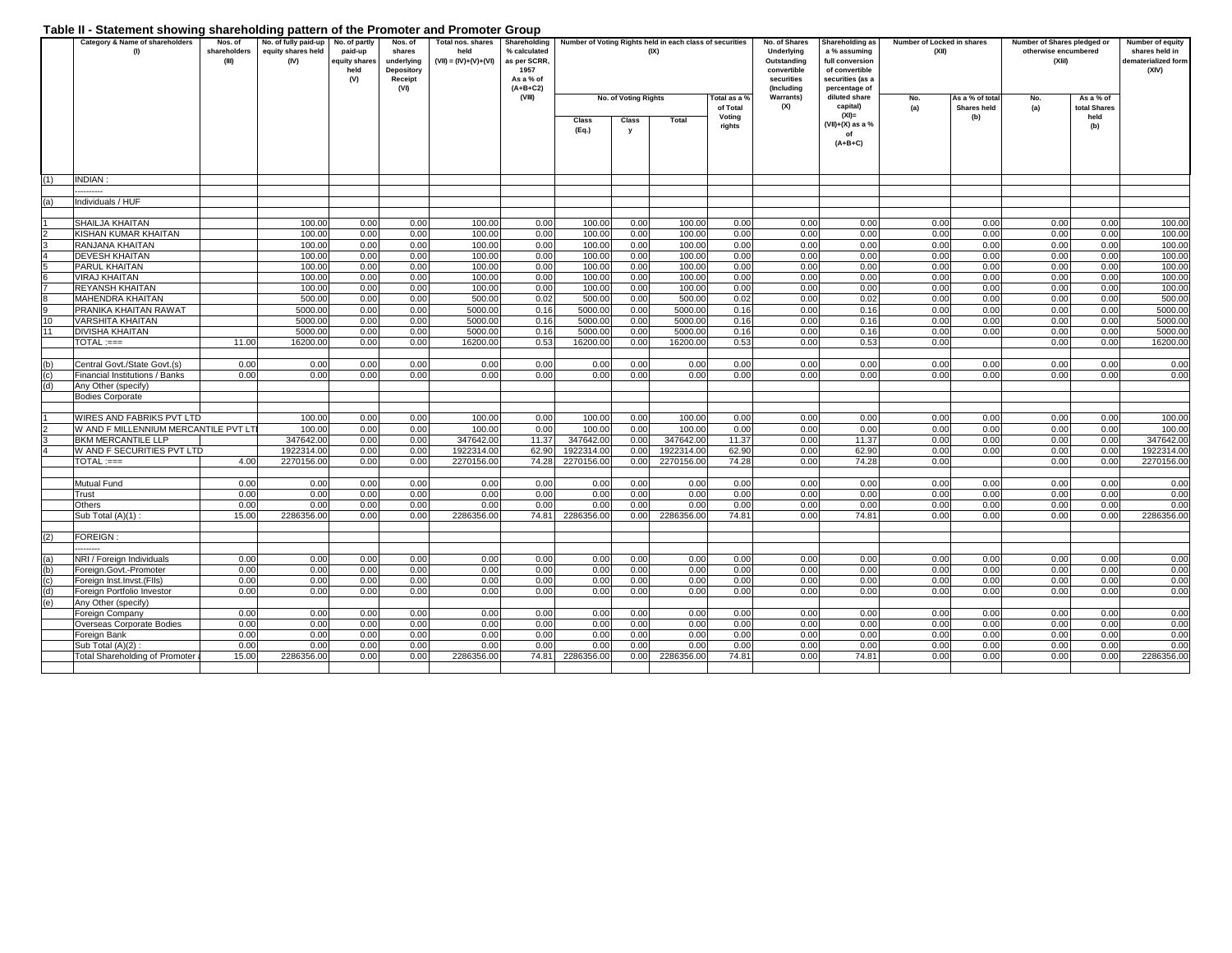#### **Table III - Statement showing shareholding pattern of the Public shareholder**

|                | Category & Name of shareholders                            | Nos. of     | No. of fully paid-  | No. of partly         | Nos. of                  | Total nos.                 | Shareholdin          | Number of Voting Rights held in each class of |                      |            |                          | No. of                    | Shareholding as a %                    | Number of Locked in |                    | <b>Number of Shares</b> |                      | Number of                 |  |
|----------------|------------------------------------------------------------|-------------|---------------------|-----------------------|--------------------------|----------------------------|----------------------|-----------------------------------------------|----------------------|------------|--------------------------|---------------------------|----------------------------------------|---------------------|--------------------|-------------------------|----------------------|---------------------------|--|
|                | (1)                                                        | shareholder | up equity           | paid-up               | shares                   | shares held                | g %                  |                                               |                      | securities |                          | <b>Shares</b>             | assuming full                          | shares              |                    |                         | pledged or otherwise | equity shares             |  |
|                |                                                            | s.<br>(III) | shares held<br>(IV) | equity shares<br>held | underlying<br>Depository | $(VII) =$<br>(IV)+(V)+(VI) | calculated<br>as per |                                               |                      | (IX)       |                          | Underlying<br>Outstanding | conversion of<br>onvertible securities | (XII)               |                    |                         | encumbered           | held in<br>dematerialized |  |
|                |                                                            |             |                     | (V)                   | Receipt                  |                            | <b>SCRR, 1957</b>    |                                               | No. of Voting Rights |            | Total as a<br>% of Total | convertible               | (as a percentage of                    | No.<br>(a)          | As a % of<br>total | No.<br>(a)              | As a % of<br>total   | form                      |  |
|                |                                                            |             |                     |                       | (VI)                     |                            | As a % of            |                                               |                      | Total      | Voting                   | securities                | diluted share capital)                 |                     | <b>Shares</b>      |                         | <b>Shares</b>        | (XIV)                     |  |
|                |                                                            |             |                     |                       |                          |                            | $(A+B+C2)$           | Class<br>(Eq.)                                | Class<br><b>V</b>    |            | rights                   | (Including                | $(XI) =$                               |                     | held               |                         | held                 |                           |  |
|                |                                                            |             |                     |                       |                          |                            | (VIII)               |                                               |                      |            |                          | <b>Warrants)</b>          | $(VII)+(X)$ as a % of<br>$(A+B+C)$     |                     | (b)                |                         | (b)                  |                           |  |
|                |                                                            |             |                     |                       |                          |                            |                      |                                               |                      |            |                          | (X)                       |                                        |                     |                    |                         |                      |                           |  |
|                |                                                            |             |                     |                       |                          |                            |                      |                                               |                      |            |                          |                           |                                        |                     |                    |                         |                      |                           |  |
|                |                                                            |             |                     |                       |                          |                            |                      |                                               |                      |            |                          |                           |                                        |                     |                    |                         |                      |                           |  |
|                |                                                            |             |                     |                       |                          |                            |                      |                                               |                      |            |                          |                           |                                        |                     |                    |                         |                      |                           |  |
| (1)            | Institutions:                                              |             |                     |                       |                          |                            |                      |                                               |                      |            |                          |                           |                                        |                     |                    |                         |                      |                           |  |
|                |                                                            |             |                     |                       |                          |                            |                      |                                               |                      |            |                          |                           |                                        |                     |                    |                         |                      |                           |  |
| (a)            | Mutual Funds / UTI                                         |             |                     |                       |                          |                            |                      |                                               |                      |            |                          |                           |                                        |                     |                    |                         |                      |                           |  |
|                |                                                            |             |                     |                       |                          |                            |                      |                                               |                      |            |                          |                           |                                        |                     |                    |                         |                      |                           |  |
|                | LIC MUTUAL FUND                                            |             | 100.00              | 0.00                  | 0.00                     | 100.00                     | 0.00                 | 100.00                                        | 0.00                 | 100.00     | 0.00                     | 0.00                      | 0.00                                   | 0.00                | 0.00               |                         |                      | 100.00                    |  |
| $\mathcal{P}$  | CANARA BANK - TRUSTEE CANBANK MUTUAL FU                    |             | 450.00              | 0.00                  | 0.00                     | 450.00                     | 0.01                 | 450.00                                        | 0.00                 | 450.00     | 0.01                     | 0.00                      | 0.01                                   | 0.00                | 0.00               |                         |                      | 0.00                      |  |
|                | TOTAL :===                                                 | 2.00        | 550.00              | 0.00                  | 0.00                     | 550.00                     | 0.02                 | 550.00                                        | 0.00                 | 550.00     | 0.02                     | 0.00                      | 0.02                                   | 0.00                |                    |                         |                      | 100.00                    |  |
| (b)            | Venture Capital Funds                                      | 0.00        | 0.00                | 0.00                  | 0.00                     | 0.00                       | 0.00                 | 0.00                                          | 0.00                 | 0.00       | 0.00                     | 0.00                      | 0.00                                   | 0.00                | 0.00               |                         |                      | 0.00                      |  |
| (c)            | Alternate Investment Fund                                  | 0.00        | 0.00                | 0.00                  | 0.00                     | 0.00                       | 0.00                 | 0.00                                          | 0.00                 | 0.00       | 0.00                     | 0.00                      | 0.00                                   | 0.00                | 0.00               |                         |                      | 0.00                      |  |
| (d)            | Foreign Venture Capital Investor                           | 0.00        | 0.00                | 0.00                  | 0.00                     | 0.00                       | 0.00                 | 0.00                                          | 0.00                 | 0.00       | 0.00                     | 0.00                      | 0.00                                   | 0.00                | 0.00               |                         |                      | 0.00                      |  |
| (e)            | Foreign Portfolio Investor                                 | 0.00        | 0.00                | 0.00                  | 0.00                     | 0.00                       | 0.00                 | 0.00                                          | 0.00                 | 0.00       | 0.00                     | 0.00                      | 0.00                                   | 0.00                | 0.00               |                         |                      | 0.00                      |  |
| (f)            | Financial Institutions/Banks                               |             |                     |                       |                          |                            |                      |                                               |                      |            |                          |                           |                                        |                     |                    |                         |                      |                           |  |
|                |                                                            |             |                     |                       |                          |                            |                      |                                               |                      |            |                          |                           |                                        |                     |                    |                         |                      |                           |  |
| $\overline{1}$ | THE GREATER BOMBAY CO-OPERATIVE BANK                       |             | 100.00              | 0.00                  | 0.00                     | 100.00                     | 0.00                 | 100.00                                        | 0.00                 | 100.00     | 0.00                     | 0.00                      | 0.00                                   | 0.00                | 0.00               |                         |                      | 100.00                    |  |
| $\overline{2}$ | FEDERAL BANK LTD                                           |             | 100.00              | 0.00                  | 0.00                     | 100.00                     | 0.00                 | 100.00                                        | 0.00                 | 100.00     | 0.00                     | 0.00                      | 0.00                                   | 0.00                | 0.00               |                         |                      | 0.00                      |  |
| 3              | <b>ICICI BANK LIMITED</b>                                  |             | 140.00              | 0.00                  | 0.00                     | 140.00                     | 0.00                 | 140.00                                        | 0.00                 | 140.00     | 0.00                     | 0.00                      | 0.00                                   | 0.00                | 0.00               |                         |                      | 140.00                    |  |
|                | $TOTAL := =$                                               | 3.00        | 340.00              | 0.00                  | 0.00                     | 340.00                     | 0.01                 | 340.00                                        | 0.00                 | 340.00     | 0.01                     | 0.00                      | 0.01                                   | 0.00                |                    |                         |                      | 240.00                    |  |
|                |                                                            |             |                     |                       |                          |                            |                      |                                               |                      |            |                          |                           |                                        |                     |                    |                         |                      |                           |  |
| (g)            | Insurance Companies                                        | 0.00        | 0.00                | 0.00                  | 0.00                     | 0.00                       | 0.00                 | 0.00                                          | 0.00                 | 0.00       | 0.00                     | 0.00                      | 0.00                                   | 0.00                | 0.00               |                         |                      | 0.00                      |  |
| (h)            | Provident Funds/Pension Funds                              | 0.00        | 0.00                | 0.00                  | 0.00                     | 0.00                       | 0.00                 | 0.00                                          | 0.00                 | 0.00       | 0.00                     | 0.00                      | 0.00                                   | 0.00                | 0.00               |                         |                      | 0.00                      |  |
| (i)            | Any Other (specify)                                        |             |                     |                       |                          |                            |                      |                                               |                      |            |                          |                           |                                        |                     |                    |                         |                      |                           |  |
|                | Foreign Inst.Invst.(FIIs)                                  | 0.00        | 0.00                | 0.00                  | 0.00                     | 0.00                       | 0.00                 | 0.00                                          | 0.00                 | 0.00       | 0.00                     | 0.00                      | 0.00                                   | 0.00                | 0.00               |                         |                      | 0.00                      |  |
|                | Sub Total $(B)(1)$ :                                       | 5.00        | 890.00              | 0.00                  | 0.00                     | 890.00                     | 0.03                 | 890.00                                        | 0.00                 | 890.00     | 0.03                     | 0.00                      | 0.03                                   | 0.00                | 0.00               |                         |                      | 340.00                    |  |
|                |                                                            |             |                     |                       |                          |                            |                      |                                               |                      |            |                          |                           |                                        |                     |                    |                         |                      |                           |  |
| (2)            | Central Govt./State Govt./                                 |             |                     |                       |                          |                            |                      |                                               |                      |            |                          |                           |                                        |                     |                    |                         |                      |                           |  |
|                | President of India                                         |             |                     |                       |                          |                            |                      |                                               |                      |            |                          |                           |                                        |                     |                    |                         |                      |                           |  |
|                |                                                            | 0.00        | 0.00                | 0.00                  | 0.00                     | 0.00                       | 0.00                 | 0.00                                          | 0.00                 | 0.00       | 0.00                     | 0.00                      | 0.00                                   | 0.00                | 0.00               |                         |                      | 0.00                      |  |
|                | Sub Total (B)(2):                                          | 0.00        | 0.00                | 0.00                  | 0.00                     | 0.00                       | 0.00                 | 0.00                                          | 0.00                 | 0.00       | 0.00                     | 0.00                      | 0.00                                   | 0.00                | 0.00               |                         |                      | 0.00                      |  |
|                |                                                            |             |                     |                       |                          |                            |                      |                                               |                      |            |                          |                           |                                        |                     |                    |                         |                      |                           |  |
| (3)            | Non-institutions:                                          |             |                     |                       |                          |                            |                      |                                               |                      |            |                          |                           |                                        |                     |                    |                         |                      |                           |  |
|                |                                                            |             |                     |                       |                          |                            |                      |                                               |                      |            |                          |                           |                                        |                     |                    |                         |                      |                           |  |
| (a)            | Individuals -                                              |             |                     |                       |                          |                            |                      |                                               |                      |            |                          |                           |                                        |                     |                    |                         |                      |                           |  |
|                | i) Indv.shareholders holding<br>nominal share capital upto |             |                     |                       |                          |                            |                      |                                               |                      |            |                          |                           |                                        |                     |                    |                         |                      |                           |  |
|                | Rs. 2 Lakh.                                                |             |                     |                       |                          |                            |                      |                                               |                      |            |                          |                           |                                        |                     |                    |                         |                      |                           |  |
|                |                                                            | 3212.00     | 537399.00           | 0.00                  | 0.00                     | 537399.00                  | 17.58                | 537399.00                                     | 0.00                 | 537399.00  | 17.58                    | 0.00                      | 17.58                                  | 0.00                |                    |                         |                      | 394995.00                 |  |
|                |                                                            |             |                     |                       |                          |                            |                      |                                               |                      |            |                          |                           |                                        |                     |                    |                         |                      |                           |  |
|                | $TOTAL := ==$                                              | 3212.00     | 537399.00           | 0.00                  | 0.00                     | 537399.00                  | 17.58                | 537399.00                                     | 0.00                 | 537399.00  | 17.58                    | 0.00                      | 17.58                                  | 0.00                |                    |                         |                      | 394995.00                 |  |
|                |                                                            |             |                     |                       |                          |                            |                      |                                               |                      |            |                          |                           |                                        |                     |                    |                         |                      |                           |  |
|                | ii) Indv.shareholders holding                              |             |                     |                       |                          |                            |                      |                                               |                      |            |                          |                           |                                        |                     |                    |                         |                      |                           |  |
|                | nominal share capital in                                   |             |                     |                       |                          |                            |                      |                                               |                      |            |                          |                           |                                        |                     |                    |                         |                      |                           |  |
|                | excess of Rs. 2 Lakh.                                      | 0.00        | 0.00                | 0.00                  | 0.00                     | 0.00                       | 0.00                 | 0.00                                          | 0.00                 | 0.00       | 0.00                     | 0.00                      | 0.00                                   | 0.00                | 0.00               |                         |                      | 0.00                      |  |
| (b)            | NBFCs registered with RBI                                  | 0.00        | 0.00                | 0.00                  | 0.00                     | 0.00                       | 0.00                 | 0.00                                          | 0.00                 | 0.00       | 0.00                     | 0.00                      | 0.00                                   | 0.00                | 0.00               |                         |                      | 0.00                      |  |
| (c)            | <b>Employee Trusts</b>                                     | 0.00        | 0.00                | 0.00                  | 0.00                     | 0.00                       | 0.00                 | 0.00                                          | 0.00                 | 0.00       | 0.00                     | 0.00                      | 0.00                                   | 0.00                | 0.00               |                         |                      | 0.00                      |  |
| (d)            | Overseas Depositories (holding                             |             |                     |                       |                          |                            |                      |                                               |                      |            |                          |                           |                                        |                     |                    |                         |                      |                           |  |
|                | DRs) (balancing figure)                                    | 0.00        | 0.00                | 0.00                  | 0.00                     | 0.00                       | 0.00                 | 0.00                                          | 0.00                 | 0.00       | 0.00                     | 0.00                      | 0.00                                   | 0.00                | 0.00               |                         |                      | 0.00                      |  |
| (e)            | Any Other (specify)                                        |             |                     |                       |                          |                            |                      |                                               |                      |            |                          |                           |                                        |                     |                    |                         |                      |                           |  |
|                | <b>Bodies Corporate</b>                                    |             |                     |                       |                          |                            |                      |                                               |                      |            |                          |                           |                                        |                     |                    |                         |                      |                           |  |
|                | i) Holding 1% and above:                                   |             |                     |                       |                          |                            |                      |                                               |                      |            |                          |                           |                                        |                     |                    |                         |                      |                           |  |
|                | FOUNTAIN VANIJYA PRIVATE LIMITED                           |             | 139204.00           | 0.00                  | 0.00                     | 139204.00                  | 4.55                 | 139204.00                                     | 0.00                 | 139204.00  | 4.55                     | 0.00                      | 4.55                                   | 0.00                | 0.00               |                         |                      | 139204.00                 |  |
|                |                                                            |             |                     |                       |                          |                            |                      |                                               |                      |            |                          |                           |                                        |                     |                    |                         |                      |                           |  |
|                | $TOTAL := ==$                                              | 1.00        | 139204.00           | 0.00                  | 0.00                     | 139204.00                  | 4.55                 | 139204.00                                     | 0.00                 | 139204.00  | 4.55                     | 0.00                      | 4.55                                   | 0.00                |                    |                         |                      | 139204.00                 |  |
|                | ii) Holding Less than 1% :                                 | 27.00       | 20469.00            | 0.00                  | 0.00                     | 20469.00                   | 0.67                 | 20469.00                                      | 0.00                 | 20469.00   | 0.67                     | 0.00                      | 0.67                                   | 0.00                |                    |                         |                      | 20169.00                  |  |
|                |                                                            |             |                     |                       |                          |                            |                      |                                               |                      |            |                          |                           |                                        |                     |                    |                         |                      |                           |  |
|                | TOTAL :===                                                 | 27.00       | 20469.00            | 0.00                  | 0.00                     | 20469.00                   | 0.67                 | 20469.00                                      | 0.00                 | 20469.00   | 0.67                     | 0.00                      | 0.67                                   | 0.00                |                    |                         |                      | 20169.00                  |  |
|                |                                                            |             |                     |                       |                          |                            |                      |                                               |                      |            |                          |                           |                                        |                     |                    |                         |                      |                           |  |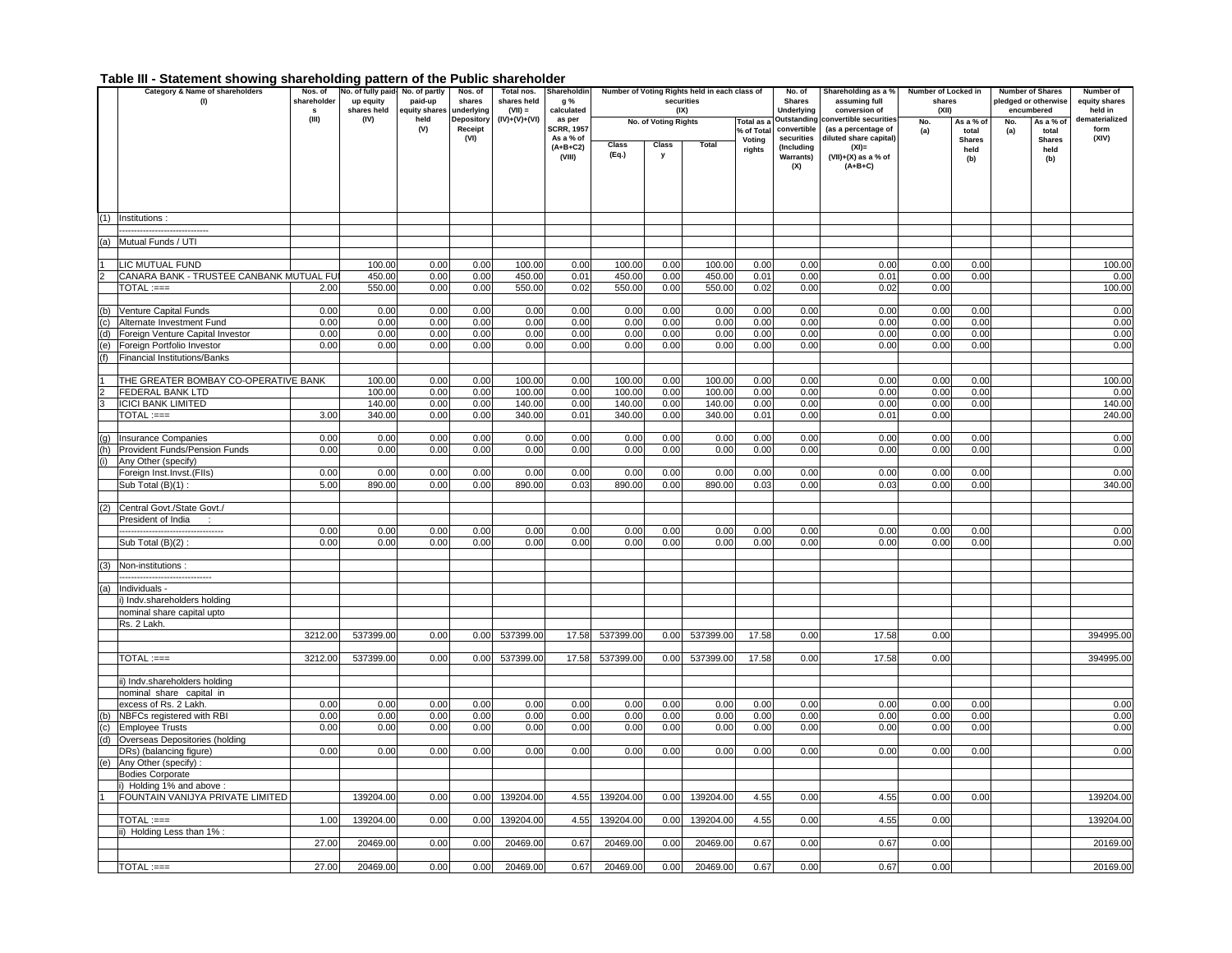| Non Resident Indian                           |         |            |      |      |                 |        |            |      |            |        |      |        |      |      |      |      |            |
|-----------------------------------------------|---------|------------|------|------|-----------------|--------|------------|------|------------|--------|------|--------|------|------|------|------|------------|
| Holding 1% and above:                         |         |            |      |      |                 |        |            |      |            |        |      |        |      |      |      |      |            |
|                                               |         |            |      |      |                 |        |            |      |            |        |      |        |      |      |      |      |            |
| TOTAL :===                                    | 0.00    | 0.00       | 0.00 | 0.00 | 0.00            | 0.00   | 0.00       | 0.00 | 0.00       | 0.00   | 0.00 | 0.00   | 0.00 |      |      |      | 0.00       |
| ii) Holding Less than 1% :                    |         |            |      |      |                 |        |            |      |            |        |      |        |      |      |      |      |            |
|                                               | 40.00   | 9117.00    | 0.00 | 0.00 | 9117.00         | 0.30   | 9117.00    | 0.00 | 9117.00    | 0.30   | 0.00 | 0.30   | 0.00 |      |      |      | 5517.00    |
|                                               |         |            |      |      |                 |        |            |      |            |        |      |        |      |      |      |      |            |
| $TOTAL := ==$                                 | 40.00   | 9117.00    | 0.00 | 0.00 | 9117.00         | 0.30   | 9117.00    | 0.00 | 9117.00    | 0.30   | 0.00 | 0.30   | 0.00 |      |      |      | 5517.00    |
|                                               |         |            |      |      |                 |        |            |      |            |        |      |        |      |      |      |      |            |
| Foreign National                              | 0.00    | 0.00       | 0.00 | 0.00 | 0.00            | 0.00   | 0.00       | 0.00 | 0.00       | 0.00   | 0.00 | 0.00   | 0.00 | 0.00 |      |      | 0.00       |
| Overseas Corporate Bodies                     | 0.00    | 0.00       | 0.00 | 0.00 | 0.00            | 0.00   | 0.00       | 0.00 | 0.00       | 0.00   | 0.00 | 0.00   | 0.00 | 0.00 |      |      | 0.00       |
| Foreign Bank                                  | 0.00    | 0.00       | 0.00 | 0.00 | 0.00            | 0.00   | 0.00       | 0.00 | 0.00       | 0.00   | 0.00 | 0.00   | 0.00 | 0.00 |      |      | 0.00       |
| Trust                                         | 0.00    | 0.00       | 0.00 | 0.00 | 0.00            | 0.00   | 0.00       | 0.00 | 0.00       | 0.00   | 0.00 | 0.00   | 0.00 | 0.00 |      |      | 0.00       |
| Foreign Company                               | 0.00    | 0.00       | 0.00 | 0.00 | 0.00            | 0.00   | 0.00       | 0.00 | 0.00       | 0.00   | 0.00 | 0.00   | 0.00 | 0.00 |      |      | 0.00       |
| Others                                        | 0.00    | 0.00       | 0.00 | 0.00 | 0.00            | 0.00   | 0.00       | 0.00 | 0.00       | 0.00   | 0.00 | 0.00   | 0.00 | 0.00 |      |      | 0.00       |
| Sub Total (B)(3):                             | 3280.00 | 706189.00  | 0.00 | 0.00 | 706189.00       | 23.1   | 706189.00  | 0.00 | 706189.00  | 23.11  | 0.00 | 23.1   | 0.00 | 0.00 |      |      | 559885.00  |
| Total Public shareholding: $(B) = (B)(1)+(B)$ | 3285.00 | 707079.00  | 0.00 | 0.00 | 707079.00       | 23.14  | 707079.00  | 0.00 | 707079.00  | 23.14  | 0.00 | 23.1   | 0.00 | 0.00 |      |      | 560225.00  |
|                                               |         |            |      |      |                 |        |            |      |            |        |      |        |      |      |      |      |            |
| <b>IEPF Authority</b>                         |         |            |      |      |                 |        |            |      |            |        |      |        |      |      |      |      |            |
|                                               |         |            |      |      |                 |        |            |      |            |        |      |        |      |      |      |      |            |
| NVESTOR EDUCATION AND PROTECTION FUND         |         | 62815.00   | 0.00 | 0.00 | 62815.00        | 2.06   | 62815.00   | 0.00 | 62815.00   | 2.06   | 0.00 | 2.06   | 0.00 | 0.00 |      |      | 62815.00   |
| $TOTAL := =$                                  | 1.00    | 62815.00   | 0.00 | 0.00 | 62815.00        | 2.06   | 62815.00   | 0.00 | 62815.00   | 2.06   | 0.00 | 2.06   | 0.00 |      |      |      | 62815.00   |
|                                               |         |            |      |      |                 |        |            |      |            |        |      |        |      |      |      |      |            |
| TOTAL->                                       | 3301.0  | 3056250.00 | 0.00 |      | 0.00 3056250.00 | 100.00 | 3056250.00 | 0.00 | 3056250.00 | 100.00 | 0.00 | 100.00 | 0.00 | 0.00 | 0.00 | 0.00 | 2909396.00 |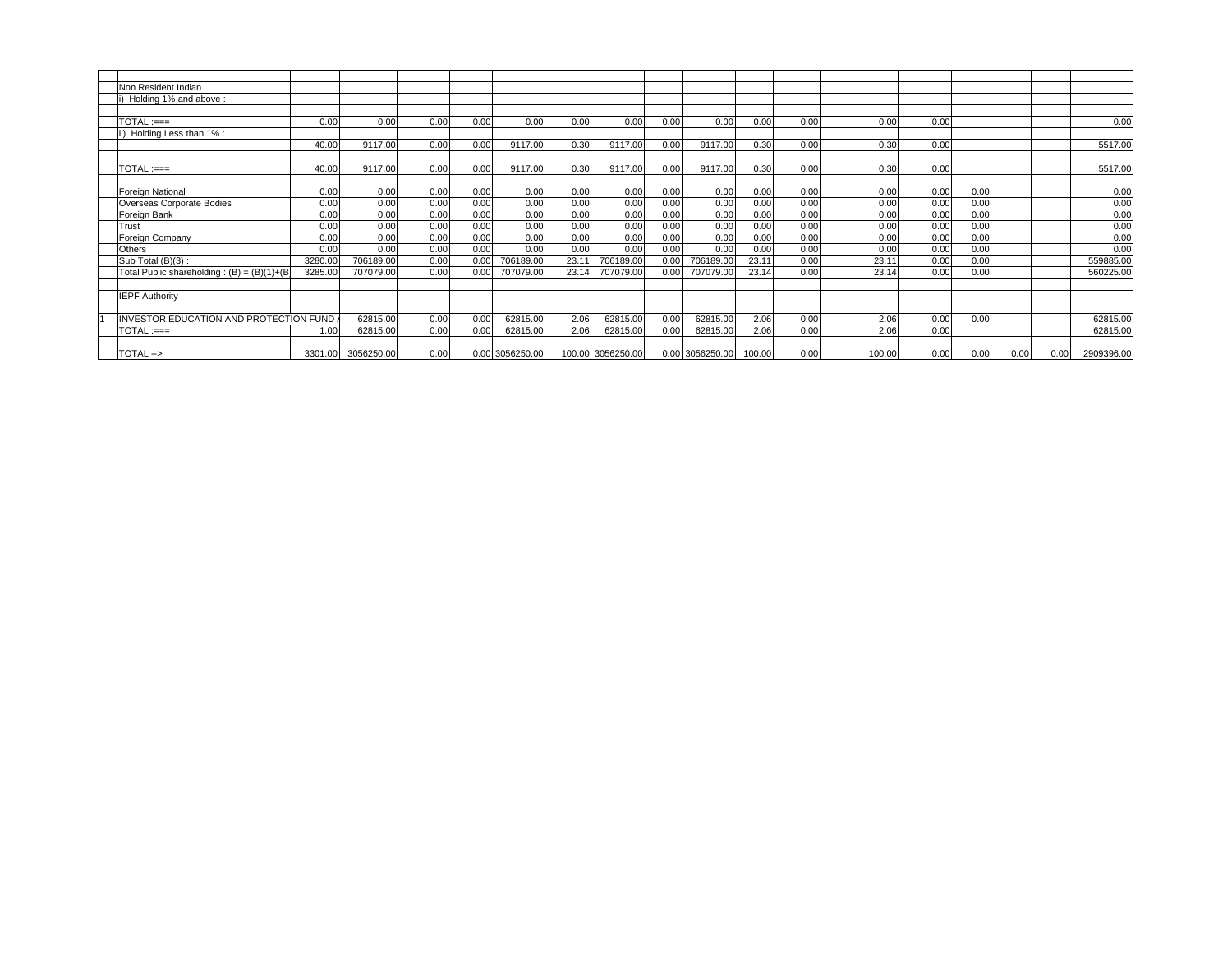## Table IV - Statement showing shareholding pattern of the Non Promoter - Non Public shareholder

|     | Category & Name of<br>shareholders<br>(1)                                                           | PAN<br>(II) | - -<br>Nos. of<br>shareholders<br>(III) | No. of fully paid- No. of partly<br>up equity<br>shares held<br>(IV) | paid-up equity<br>shares held<br>(V) | Nos. of<br>shares<br>underlying<br>Depository<br>Receipt<br>(VI) | <b>Total nos. shares Shareholding</b><br>held<br>$(VII) =$<br>(IV)+(V)+(VI) | % calculated<br>as per SCRR,<br>1957<br>As a % of<br>$(A+B+C2)$ |                | securities<br>(IX)            |       | Number of Voting Rights held in each class of |                         | No. of Shares Shareholding as Number of Locked in<br>Underlying<br>a % assuming<br>Outstanding<br>full conversion<br>convertible<br>of convertible<br>securities<br>securities (as a<br>(Including<br>percentage of |            | shares<br>(XII)                                    |            | <b>Number of Shares</b><br>pledged or otherwise<br>encumbered<br>(XIiI) | Number of<br>equity shares<br>held in<br>dematerialized<br>form<br>(XIV) |
|-----|-----------------------------------------------------------------------------------------------------|-------------|-----------------------------------------|----------------------------------------------------------------------|--------------------------------------|------------------------------------------------------------------|-----------------------------------------------------------------------------|-----------------------------------------------------------------|----------------|-------------------------------|-------|-----------------------------------------------|-------------------------|---------------------------------------------------------------------------------------------------------------------------------------------------------------------------------------------------------------------|------------|----------------------------------------------------|------------|-------------------------------------------------------------------------|--------------------------------------------------------------------------|
|     |                                                                                                     |             |                                         |                                                                      |                                      |                                                                  |                                                                             | (VIII)                                                          | Class<br>(Eq.) | No. of Voting Rights<br>Class | Total | Total as a<br>% of Total<br>Voting<br>rights  | <b>Warrants)</b><br>(X) | diluted share<br>capital)<br>$(XI)$ =<br>$(VII)+(X)$ as a %<br>of<br>$(A+B+C)$                                                                                                                                      | No.<br>(a) | As a % of<br>total<br><b>Shares</b><br>held<br>(b) | No.<br>(a) | As a % of<br>total<br><b>Shares</b><br>held<br>(b)                      |                                                                          |
| (1) | Custodian.DR Holder                                                                                 |             |                                         |                                                                      |                                      |                                                                  |                                                                             |                                                                 |                |                               |       |                                               |                         |                                                                                                                                                                                                                     |            |                                                    |            |                                                                         |                                                                          |
| (2) | <b>Employee Benefit Trust</b><br>(under SEBI (share<br>based Employee Benefit)<br>Regulations, 2014 |             |                                         |                                                                      |                                      |                                                                  |                                                                             |                                                                 |                |                               |       |                                               |                         |                                                                                                                                                                                                                     |            |                                                    |            |                                                                         |                                                                          |
|     | <b>Total Non-Promoter -</b><br><b>Non-Public</b><br>Shareholding<br>$(C)=(C)(1)+(C)+(2)$            |             |                                         |                                                                      |                                      |                                                                  |                                                                             |                                                                 |                |                               |       |                                               |                         |                                                                                                                                                                                                                     |            |                                                    |            |                                                                         |                                                                          |